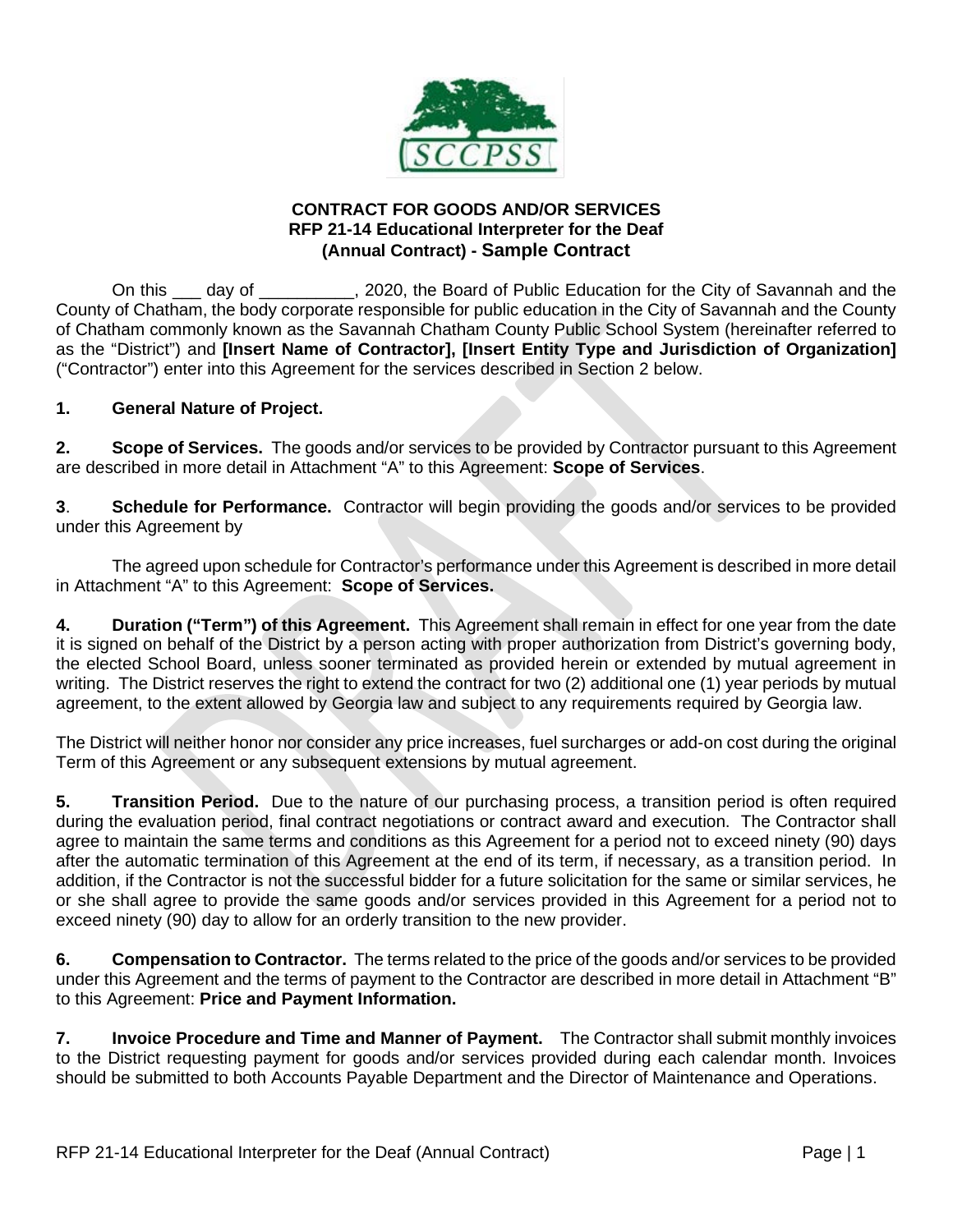All ORIGINAL INVOICES should be mailed to:

#### **Savannah-Chatham Co. Board of Public Education ATTN: ACCOUNTS PAYABLE 208 Bull Street, Room 119 Savannah, GA 31401**

Please forward a COPY of all invoices to:

### **Savannah-Chatham County Board of Education ATTN:**

## **Savannah, Georgia** 31405

Invoices should be submitted with the following information and/or documentation:

- 1. Purchase Order Number
- 2. Project Name Educational Interpreter for the Deaf (Annual Contract)
- 3. Site Description
- 4. Description of Work
- 5. Solicitation Number RFP 21-14

Contractor's provision of this information and/or documentation is a condition to payment by the District to Contractor. If this information and/or documentation is not provided, then the District may demand that the required documentation be provided and may withhold payment until the requested documentation is provided. If Contractor cannot provide the requested documentation for any invoice or portion of an invoice to the District's satisfaction within thirty (30) days of the District's request for documentation, then Contractor will not be entitled to any payment for the undocumented invoice or the undocumented portion of that invoice.

Upon determining that an invoice is properly payable to Contractor, the District shall pay Contractor by check, electronic funds transfer, or credit card within forty (40) days. To the extent Contractor owes the District money in connection with this Agreement or another contract, then the District may also pay invoices submitted by Contractor pursuant to this Agreement by offset or recoupment. If the District pays all or part of an invoice by offset or recoupment, it will provide Contractor with a statement showing how it credited amounts owed by Contractor to the District against that invoice and will provide Contractor with a statement showing Contractor's remaining debt, if any, to the District within thirty (30) days of applying the credit.

**8. Reimbursable Expenses.** Reimbursable expenses incurred by the Contractor and Contractor's employees and Subcontractors in the interest of the Project will be invoiced at cost. Reimbursable expenses must comply with all Georgia Department of Education regulations in force during the Term of this Agreement, even if those regulations change during the term of this Agreement.

**9. Taxes.** Contractor will timely pay all taxes lawfully imposed upon Contractor with respect to this Agreement. Contractor makes no representation whatsoever regarding any tax liability of Contractor, nor regarding any exemption from tax liability related to this Agreement.

**10. Delays and Extension of Time.** If the Contractor is delayed at any time in the progress of providing commodities/services by an act of or neglect by the District, or by changes ordered in the work, or by labor disputes, strikes, insurrections, fire, acts of God; unusual but well documented and excusable delays in performance, or other causes beyond the Contractor's control, or by delay authorized by the District, then the contract term of service may be extended by a contract amendment for such reasonable time as the District and the Contractor may agree.

RFP 21-14 Educational Interpreter for the Deaf (Annual Contract) The Context Context Page | 2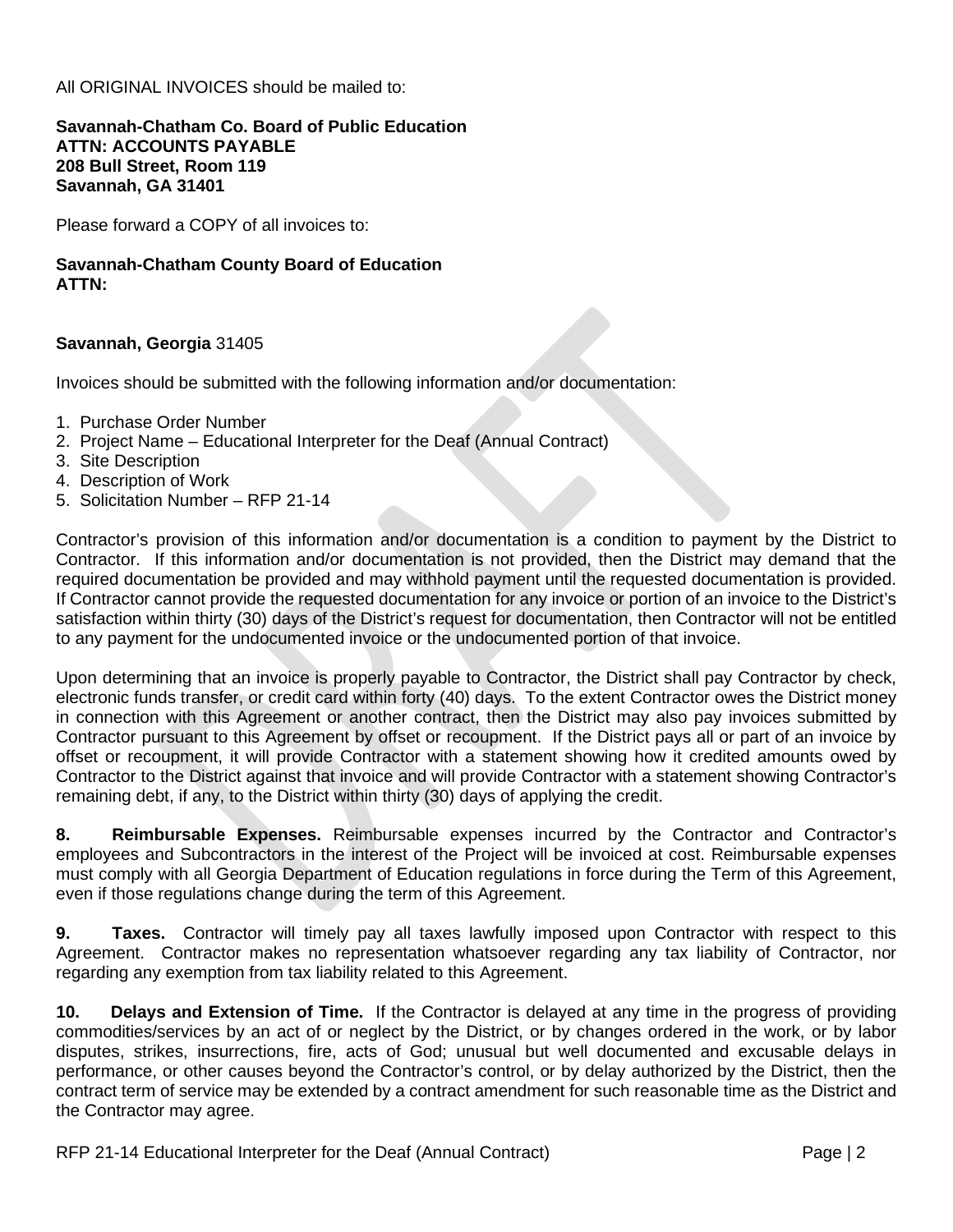**11. Liquidated Damages for Delay.** In addition to the Contractor bearing the actual cost of correcting any non-compliant work or any other actual damages resulting from Contractor's breach of this Agreement, the Contractor agrees to pay the Contractor delay damages in the amount of **\$500.00** per day for every day that the goods and/or services to be provided pursuant to this Agreement have not been timely delivered to the District in compliance with the Scope of Services set forth above, unless the delay has been properly excused by the terms of this Agreement. The parties agree that the District's actual damages for delay are difficult to estimate and that this **\$500.00** per day sum is a reasonable pre-estimate of the District's actual damages for each day of delay and that the **\$500.00** per day sum is intended by the parties to be in the nature of liquidated damages, not a penalty. It is not the parties' intent for this provision to limit either party's remedies against the other for the breach of this Agreement, except for the District's money damages for unexcused delays caused by the Contractor.

**12. Supervision of Contractor Personnel.** The Contractor must supply all necessary and sufficient supervision over the work that is being performed and will be held solely responsible for the conduct and performance of his employees or agents involved in work under the Agreement.

**13. Contractor Personnel.** Contractor's staff is expected to present a professional appearance. All personnel of the Contractor will be neat, well groomed, properly uniformed in industry standard uniforms and are expected to conduct themselves at all times in a responsible and courteous manner while performing any work under this Agreement and/or whenever they are on District property. The following code of conduct will be adhered to by the Contractor, his agent(s) and/or his employees:

A. Contractor will submit with its bid in response to this solicitation a list of all employees, including back-up personnel that will be providing services under a resulting contract. If Contractor is selected for a contract with the District, any additional employees assigned to the project must be approved by the District before those employees will be allowed to enter on District property to supply services.

B. All employees of the Contractor shall wear a recognizable uniform. No hats will be worn inside the building. All service technicians performing work must carry a government-issued photo ID. Service technician(s) will present ID to District Staff upon request. This provision will be strictly enforced.

C. The use of tobacco or tobacco products on Board property is prohibited by State law.

D. The Contractor will not be permitted to utilize Day Labor or Temporary Workers to provide any services at any District facility. This includes any service technicians that are hired prior to contract award. Failure to comply with this requirement could result in immediate termination of contract with the Contractor liable for any liquidated damages and/or forfeiture of Performance Bond.

E. The Contractor or employees of the contractor are not permitted to play loud music, to make unnecessary noises, or to use vulgar or inappropriate language that causes offense to others.

F. The employment of unauthorized or illegal aliens by the Contractor is considered a violation of Section 247A (e) of the Immigration and Naturalization Act. If the Contractor knowingly employs unauthorized aliens, such a violation shall also be cause for termination of contract.

G. Possession of firearms will not be tolerated on Board property. No person who has a firearm in their vehicle will be permitted to park on District property. Any employee of the Contractor found in violation of this policy will be immediately asked to leave and will not be allowed to return to perform further work without the consent of the District.

RFP 21-14 Educational Interpreter for the Deaf (Annual Contract) The Page | 3 H. By submission of a bid, the Contractor certifies that he/she will not engage in the unlawful manufacture, sale distribution, dispensation, possession, or use of a controlled substance or drug during the performance of the contract and that a drug-free workplace will be provided for the Contractor's employees during the performance of the contract. The Contractor also certifies that he will secure from any subcontractor who works on the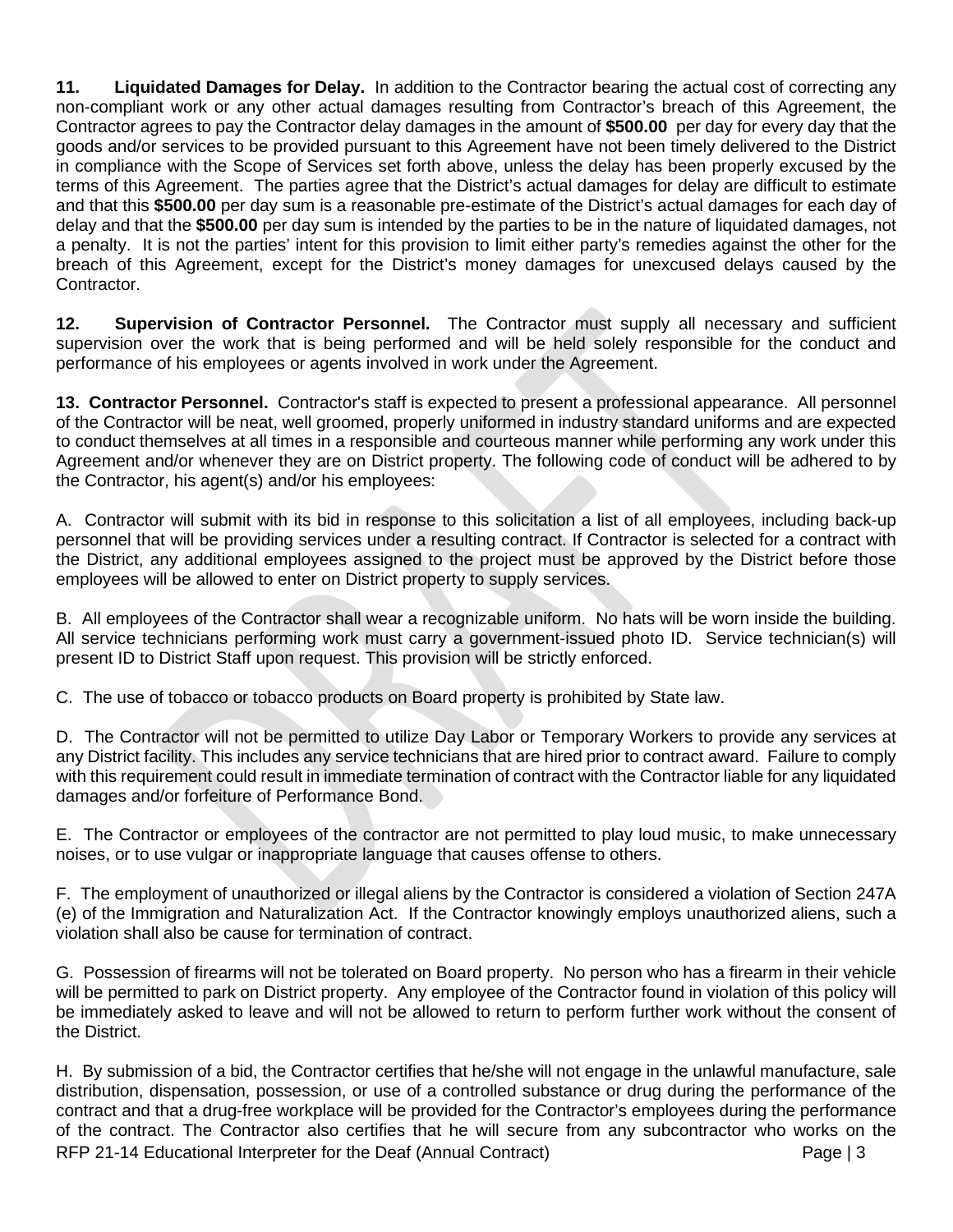contract, written certification of the same drug free workplace requirements. False certification or violation by failing to carry out requirements of O.C.G.A. § 50-24-3 may cause suspension, termination of contract, or debarment of such bidder

Please Note: If any employee of the Contractor or Sub-contractor is found to have brought a firearm on District property, the Contractor or Sub-contractor shall prohibit them from continuing to perform any work on District property. If they fail to do so, then the District may terminate this Agreement for cause as set forth below

**14. Occupational Safety and Health Acts.** Contractor(s) who perform any work under this contract shall fully comply with the provisions of the Federal Occupational Safety and Health Act of 1970 and any amendments thereto and regulations pursuant to the act. Any Contractor who fails to do so may be terminated for cause as set forth below.

**15. Audits by The District and Correction of Accounts.** During the term of this Agreement and for a period of six (6) years following the termination of this Agreement, the District may begin an audit of Contractor's provision of goods and/or services under this Agreement. Contractor agrees to retain and make available for inspection all of its records pertaining to its performance of this Agreement, including billing records and any banking records that may reflect proceeds from any transactions with the District, during the term of this Agreement and for at least six (6) years following the termination of this Agreement. If Contractor receives notice that The District is auditing its performance under this Agreement or litigation results from this Agreement, then Contractor agrees to retain and make available for inspection all of its records pertaining to its performance of this Agreement, including billing records and any banking records that may reflect proceeds from any transactions with the District, for an additional three (3) years following the conclusion of the audit or the entry of a final judgment in any such litigation and the final resolution of any possible appeals of a final judgment in any such litigation.

If the District determines as result of its audit, that Contractor has failed to satisfy the invoicing or documentation requirements of this Agreement, has improperly billed the District for goods and/or services that were not actually provided, or has overcharged the District for goods and/or services that were actually provided by Contractor, then Contractor shall repay the District, without interest, for any improper payments or overpayments made by the District to Contractor within thirty (30) days of a written demand by the District. If Contractor fails to repay the District for any improper payments or overpayments within thirty (30) days of the District's written demand, then Contractor will owe the District interest accrued daily at the rate of 7.0% per annum from the date of the District's written demand until the improper payment and/or overpayment is repaid in full by Contractor. Conversely, if an audit initiated by the District reveals that the District owes additional compensation to Contractor pursuant to the terms of this Agreement, then the District will pay the additional compensation to Contractor, without interest, within thirty (30) days of the completion of its audit. If the District fails to pay Contractor for any additional compensation owed under this Agreement within thirty (30) days after completion of its audit, then the District will pay Contractor interest on the additional compensation accrued daily at the rate of 7.0% per annum from the date of the completion of the District's audit.

**16. Proprietary Information.** It is understood and acknowledged that the District may provide to Contractor information which is proprietary, confidential, and/or trade secret including, but not limited to proprietary, confidential, and/or trade secret information of District students, teachers, staff, or other vendors doing business with the District. Contractor agrees to maintain the confidentiality of such information propriety, confidential, and trade secret information during the term of this Agreement and following the termination of this Agreement for so long as such information remains proprietary, confidential, and/or trade secret to the extent that it does not violate the Georgia Open Records Act or any other federal, state, or local laws. All materials containing such proprietary, confidential, and trade secret information shall be returned to the District at the Termination of this Agreement. The Contractor further agrees to handle any student information in compliance with the Federal Education Rights and Privacy Act, commonly known as "FERPA," codified at 20 U.S.C. § 1232g.

RFP 21-14 Educational Interpreter for the Deaf (Annual Contract) **Page | 4** Page | 4 **17. Insurance.** The Contractor shall procure and maintain throughout the term of this Agreement the following insurance limits and coverage and shall, upon executing this Agreement, provide the District a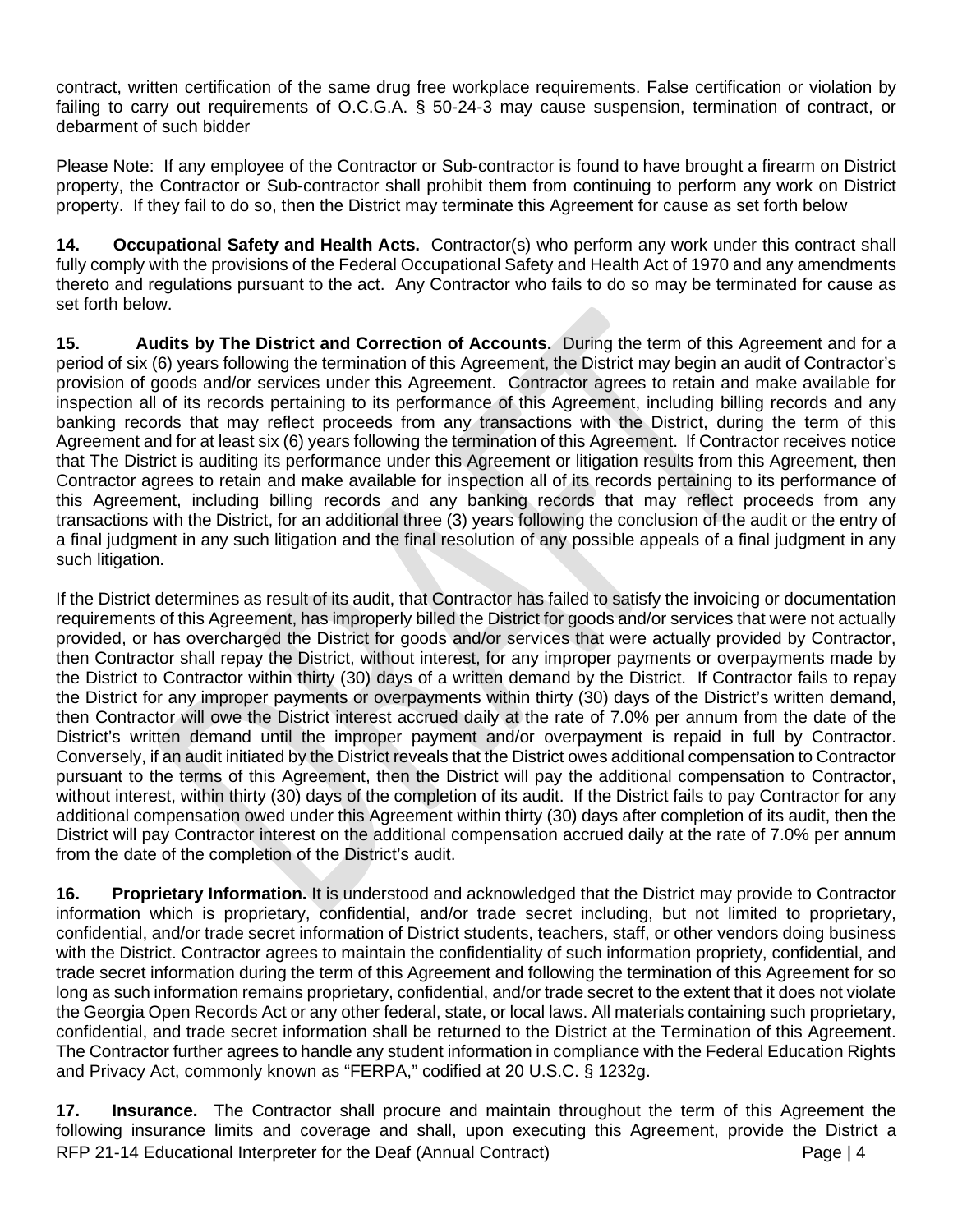certificate(s) of insurance evidencing the same, showing that the "Board of Public Education for the City of Savannah and the County of Chatham, the body corporate responsible for public education in the City of Savannah and the County of Chatham commonly known as the Savannah Chatham County Public School System ("SCCPSS") and all of its elected school board members, administrators, officers, employees, agents, attorneys, heirs, successors, and assigns," are listed as additional named insureds on all insurance policies except for Contractor's workers' compensation and professional liability policies: The policies of insurance shall be primary and written on forms acceptable to the Board and placed with insurance carriers approved and licensed by the Insurance Department in the State of Georgia and meet minimum financial A.M. Best & Company rating of no less than A:8. Further the contractor will provide copies of all insurance policies required thereunder. No changes are to be made to these specifications without prior written specific approval by the Board.

**A. Commercial General Liability Insurance,** including Bodily Injury, Property Damage, Personal Injury, Blanket Contractual and Broad Form Property Damage Coverage including Products and Completed Operations, and XCU exposure with combined single limits of not less than \$1,000,000 per occurrence, \$2,000,000 aggregate.

**B**. **Commercial Automobile Liability Insurance,** including owned, non-owned, leased and hired motor vehicle coverage with limits not less than \$1,000,000 combined single limit per occurrence for bodily injury and property damage, \$2,000,000 aggregate.

**C. Worker's Compensation Insurance** Statutory limits in accordance with O.C.G.A.34-9-120 et. seq

**D**. **Umbrella Insurance** with a limit of not less than \$1,000,000 per claim, \$2,000,000 aggregate.

**18. Indemnification.** The Contractor, as well as its successors and assigns, shall indemnify, hold harmless, insure, and defend, the District and all of its elected school board members, administrators, officers, employees, agents, attorneys, successors, heirs, and assigns, (collectively the "Indemnitees") from and against any liability or claims for any damages, losses, or expenses for personal injury (including death) or property damage, including attorney's fees and expenses of litigation, to the extent caused by or resulting from the negligence, recklessness, or intentionally wrongful conduct of Contractor or other persons employed or utilized by the Contractor in the performance of this Agreement. It is not the intent of this provision to require Contractor to indemnify, hold harmless, insure, and defend Indemnitees from and against any liability or claims damages, losses, or expenses for personal injury (including death) or property damage, including attorney's fees and expenses of litigation, caused solely by or resulting solely from the negligence, recklessness, or intentionally wrongful conduct of the Indemnitees.

The parties do not intend for this indemnity provision to limit either party's remedies against the other for breach of contract, and this provision do not intend for this this indemnification provision to require the Contractor to indemnify the District for claims for attorney's fees and expenses of litigation asserted by the District against the Contractor for the Contractor's alleged breach or default under the terms of this Contract, unless the Contractor is determined by a court of competent jurisdiction to be liable to the District and the District's recovery of attorney's fees and litigation expenses is otherwise permitted by applicable law.

**19. Indemnification for Suits or Claims for Intellectual Property Infringement**. The Contractor shall indemnify and hold the Owner harmless from any suits or claims of infringement of any patent rights, trademarks or copyrights arising out of any patented, trademarked, or copyrighted materials, methods, or systems used by the Contractor.

**20. Warranty.** A standard manufacturer warranty shall apply to all goods, equipment, parts, and supplies provided under this Agreement. The Contractor will guarantee that all labor, products provided are free of material defects and/or workmanship for a minimum period of twelve (12) months from the date of acceptance. Any extended warranties offered after the standard manufacturer's warranty shall be stated in bid submittal and any cost associated therewith shall be clearly stated in the bid documents.

RFP 21-14 Educational Interpreter for the Deaf (Annual Contract) **Page | 5** Page | 5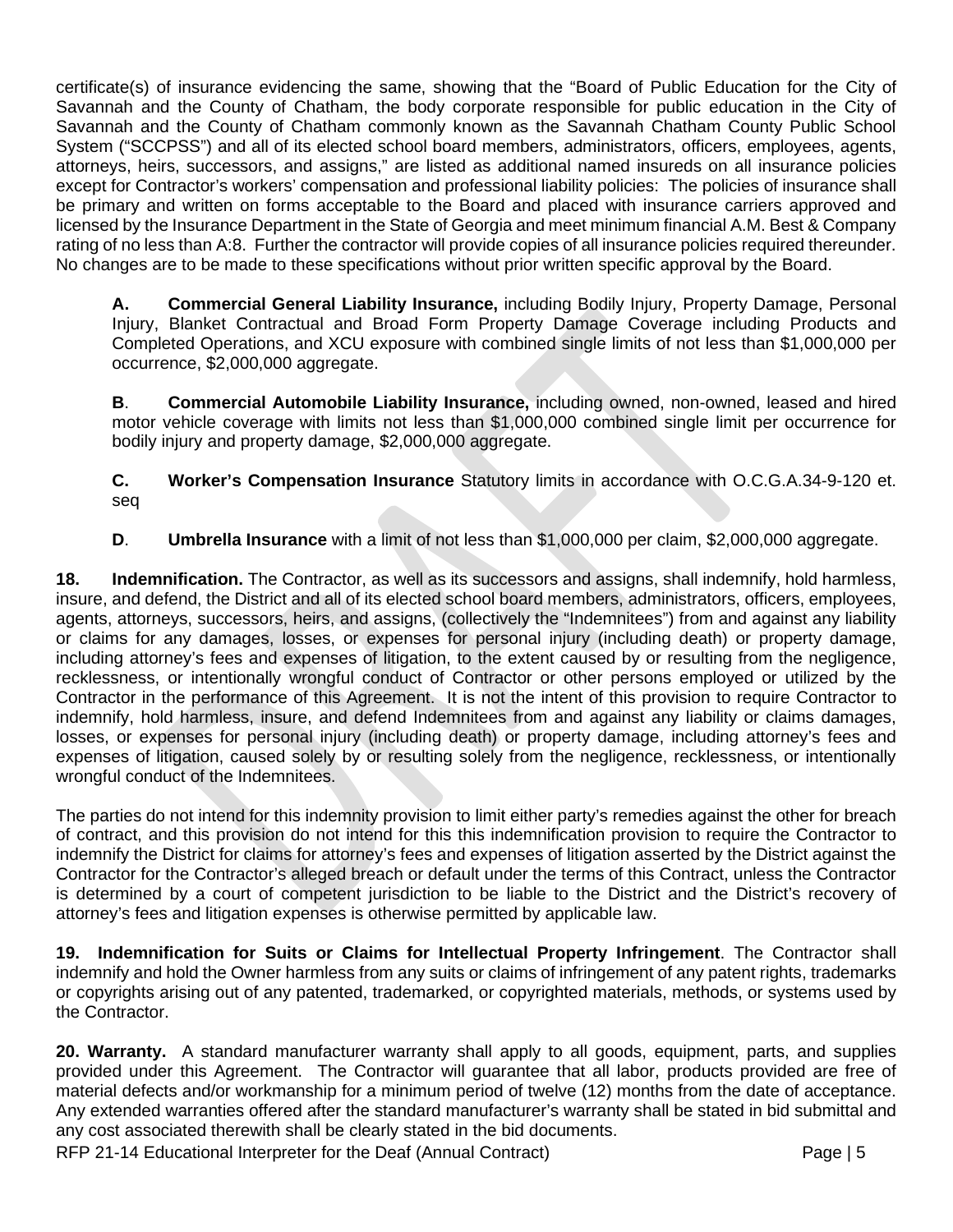If, during the warranty and/or extended warranty period, such faults develop, the Contractor agrees to immediately replace the unit or the part affected without any additional cost to the District. All equipment provided will be "new". Factory seconds, discontinued, re-manufactured, re-built, used and or surplus equipment will not be accepted. The contractor must provide a copy of the manufacturer warranty to the District upon delivery, installation, and acceptance of the commodity or service.

**21**. **Breach of Contract and Cure.** If either party breaches any of the covenants, promises, agreements, representations, and warranties provided by this Agreement, then the non-breaching party shall provide written notice of the breach to the address provided below for written notices under this Agreement by hand-delivery, U.S. Mail, commercial delivery service, such as Fed Ex or UPS, or fax, identifying the nature of the breach and providing the breaching party with ten (10) days from the delivery of the written notice to cure the breach. If the breaching party fails to cure the breach within ten (10) days of the delivery of the written notice of the breach, then the non-breaching party may terminate this contract for cause as set forth below and pursue any and all remedies for the breach available at law.

If the District notifies Contractor that it is in breach of this Agreement, then the District may withhold all future payments to Contractor until any dispute regarding the breach of contract is resolved by the mutual, written agreement of the parties or by the entry of a final judgment by a court of law of competent subject matter jurisdiction and the resolution of any possible appeals from any such judgment. If the District withholds any payments to Contractor pursuant to this paragraph, then the District shall not be required to pay Contractor any amounts ultimately determined to be owed by the District to Contractor under this Agreement until any breach of contract dispute is resolved by the mutual, written agreement of the parties or by the entry of a final judgment by a court of law of competent subject matter jurisdiction and the resolution of any possible appeals from such judgment. Contractor further agrees that it may not charge interest on any payments withheld by the District pursuant to this paragraph until the breach of contract is resolved by the mutual, written agreement of the parties or by the entry of a final judgment by a court of law of competent subject matter jurisdiction and the resolution of any possible appeals from such judgment

**22. Automatic Termination Upon the Conclusion of the Term of this Agreement.** Unless extended by the mutual written consent of the parties, this Agreement will terminate automatically upon the expiration of the Agreement at the end of the Agreement's Term as set forth in Section 4 above. Following the termination of this Agreement under this Section, the Parties' duties to one another shall cease except for those obligations that shall survive the termination of this Agreement, including, but not limited to, the District's payment obligations for goods and/or services accepted by the District before the date of termination and the Contractor's duties to insure and/or indemnify the District and to cooperate with any audit. Automatic termination of this Agreement pursuant to this Section shall not limit either of the parties' remedies for any breach of this Agreement.

**23**. **Termination for Convenience by The District.** The District may terminate this Agreement for convenience, for any reason or no reason at all, on fourteen (14) days advance written notice to Contractor. This advance written notice shall be deemed to have been given on the date the notice is sent by the District to the address for written notices provided below by hand delivery, U.S. Mail, commercial delivery service, such as Fed Ex or UPS, or fax. If this Agreement is so terminated, then the District shall only pay Contractor for goods and/or services provided by Contractor and accepted by the District up to, through, and including the date of termination. Following the termination of this Agreement under this Section, the parties' duties to one another shall cease except for those obligations that shall survive the termination of this Agreement, including, but not limited to, the District's payment obligations for goods and/or services accepted by the District before the date of termination, and the Contractor's duties to insure and/or indemnify the District and to cooperate with any audit. Termination of this Agreement pursuant to this Section shall not limit either of the parties' remedies for any breach of this Agreement.

RFP 21-14 Educational Interpreter for the Deaf (Annual Contract) entitled and the Page | 6 **24. Fiscal Funding.** Notwithstanding any other provision of this agreement, the parties hereto agree that the charges hereunder are payable to the Contractor by the District solely from appropriations received by District. In the event such appropriations are determined by the Chief Financial Officer/Comptroller of the District to no longer exist or to be insufficient with respect to the charges payable hereunder, this Agreement shall immediately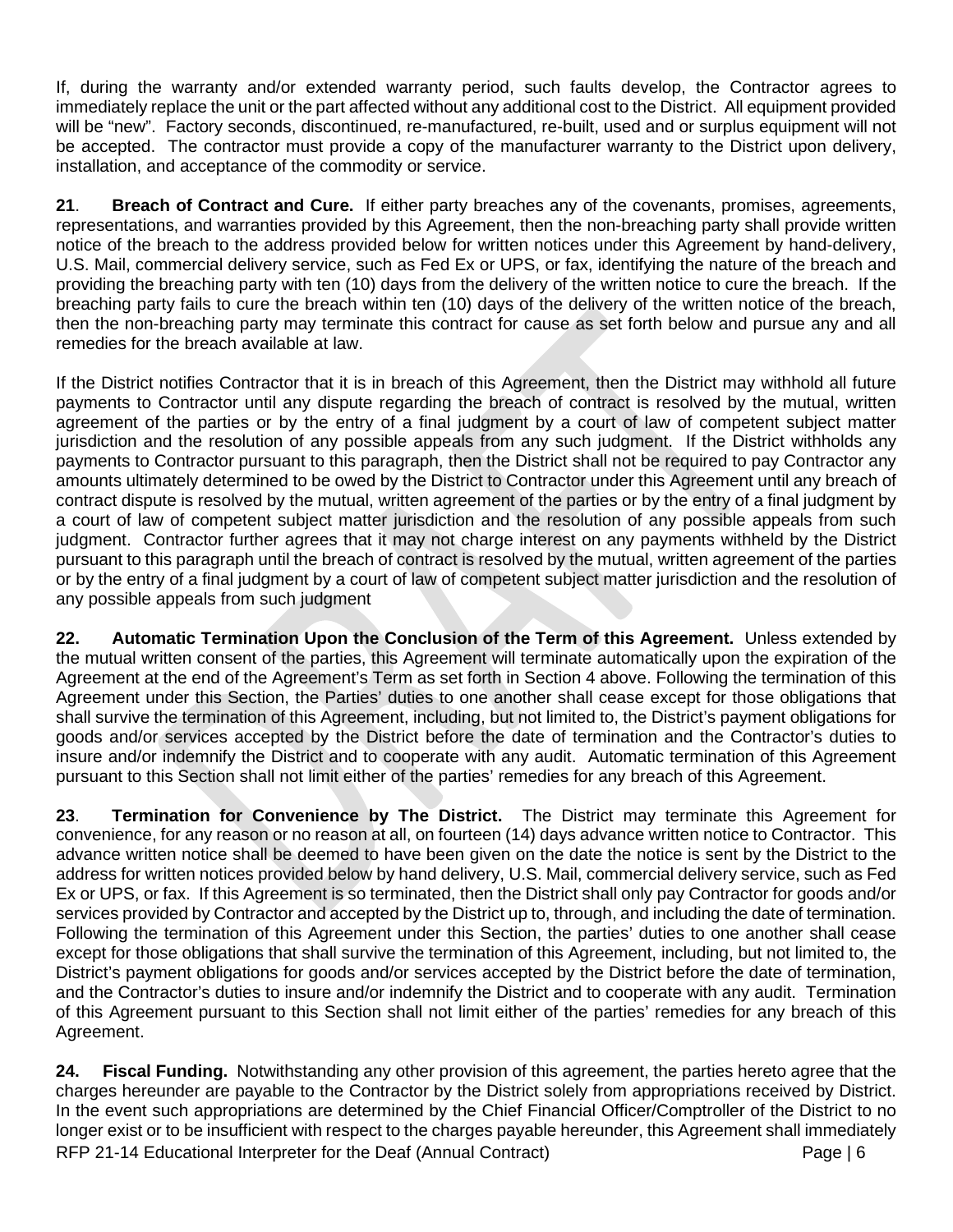terminate without further obligation to the District upon notice that such appropriations no longer exist and are insufficient.

If this Agreement is so terminated, then the District shall only pay Contractor for goods and/or services provided by Contractor and accepted by the District up to, through, and including the date of termination. Following the termination of this Agreement under this Section, the parties' duties to one another shall cease except for those obligations that shall survive the termination of this Agreement, including, but not limited to, the District's payment obligations for goods and/or services accepted by the District before the date of termination, and the Contractor's duties to insure and/or indemnify the District and to cooperate with any audit. Termination of this Agreement pursuant to this Section shall not limit either of the parties' remedies for any breach of this Agreement.

**25. Termination for Cause by The District.** The District may immediately terminate this Agreement for cause for any of the following reasons:

**A.** Contractor has breached the terms of this Agreement and has failed to cure the default within ten (10) days of the delivery of the written notice of default as provided in this Agreement;

**B.** Contractor, or any of its directors, officers, employees, agents, subcontractors, or any other persons employed or utilized by the Contractor in the performance of this Agreement, have engaged in or expressed an intent to engage in conduct that the District considers to pose an undue risk of causing personal injury to any person or property damage to any property;

**C.** Contractor, or any of its directors, officers, employees, agents, subcontractors, or any other persons employed or utilized by the Contractor in the performance of this Agreement, is charged with a federal, state, or local crime (even if the allegations are ultimately proven to be untrue) or is convicted of a federal, state, or local crime, other than a misdemeanor traffic violation;

**D.** Contractor, or any of its directors, officers, employees, agents, subcontractors, or any other persons employed or utilized by the Contractor in the performance of this Agreement, is alleged to have committed professional malpractice or violated any professional code of conduct applicable to Contractor (even if the allegations are ultimately proven to be untrue) or has been determined by a court of law, professional association, or government agency, to have committed professional malpractice or violated a professional code of conduct applicable to Contractor; or

**E.** Contractor, or any of its directors, officers, employees, agents, subcontractors, or any other persons employed or utilized by the Contractor in the performance of this Agreement, is alleged to have to have engaged in the sexual harassment or sexual abuse of any person or alleged to have violated any federal, state, or local employment laws (even if such allegations are ultimately proven to be untrue) or is determined by a court of law or government agency to have actually engaged in sexual harassment or sexual abuse or to have actually violated a federal, state, or local employment law. For the purposes of this Agreement, sexual harassment shall be defined as: "Unwelcome sexual advances, requests for sexual favors, and all other verbal or physical conduct of a sexual or otherwise offensive nature, especially when 1) submission to such conduct is made either explicitly or implicitly a term or condition of employment; 2) submission to or rejection of such conduct is used as the basis for decisions affecting an individual's employment; or 3) such conduct has the purpose or effect of creating an intimidating, hostile, or offensive working environment."

Termination for cause shall be effective immediately on the date the District sends a written notice of termination for cause to Contractor by hand delivery, U.S. Mail, commercial delivery service, such as Fed Ex or UPS, fax, or email to Contractor to the address for written notices provided below.

RFP 21-14 Educational Interpreter for the Deaf (Annual Contract) **Page | 7** Page | 7 If this Agreement is terminated for cause pursuant to this Section, then the District shall pay Contractor for goods and/or services provided by Contractor and accepted by the District up to, through, and including the date of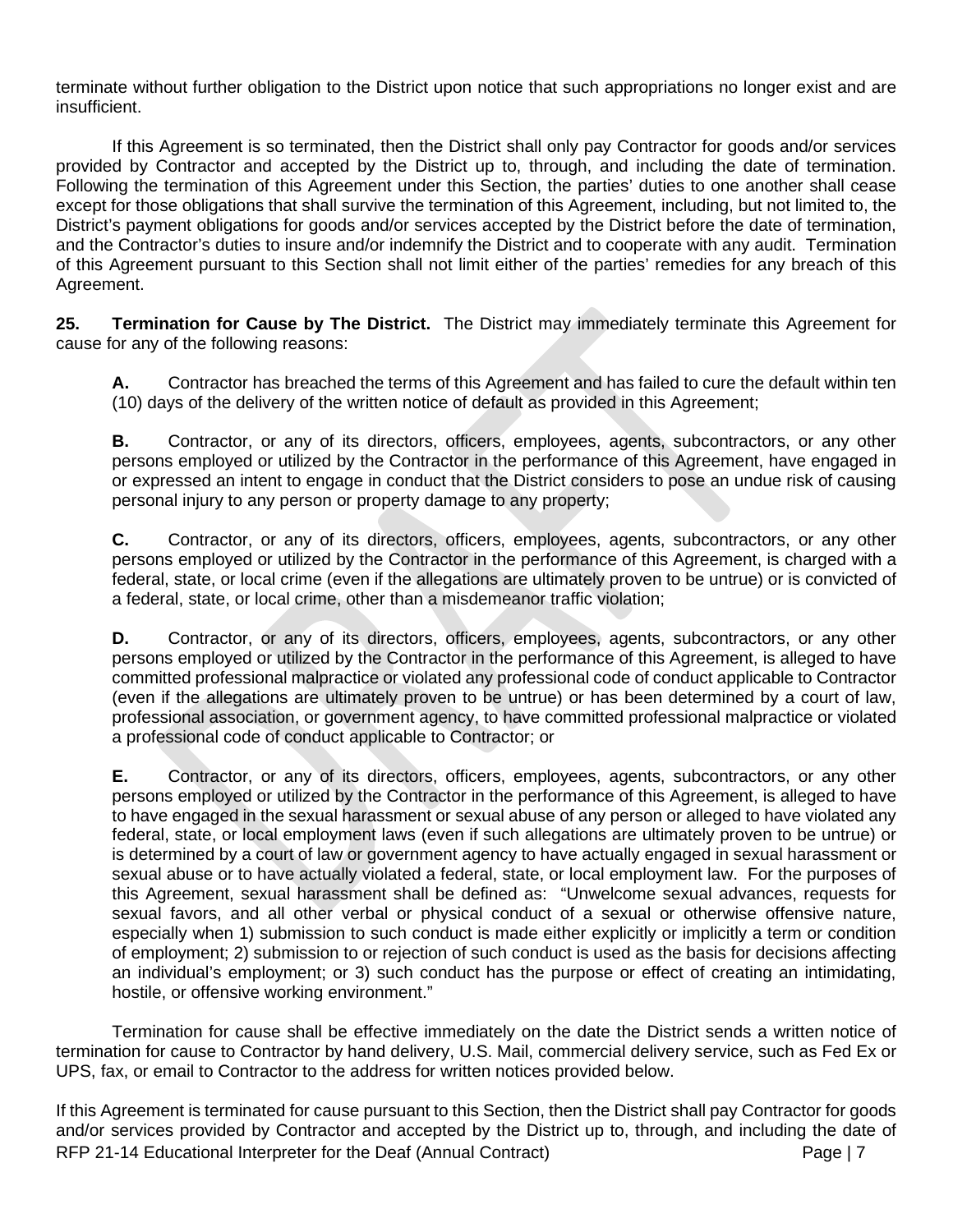termination, unless the District indicates its intent to withhold payment to the Contractor because the District contends that the Contractor owes the District money under this Agreement or for any other reason.

Following the termination of this Agreement under this Section, the parties' duties to one another shall cease except for those obligations that shall survive the termination of this Agreement, including, but not limited to, the District's payment obligations for goods and/or services accepted by the District before termination and the Contractor's duties to indemnify the District and to cooperate with any audit. Termination of this Agreement pursuant to this Section shall not limit either of the parties' remedies for any breach of this Agreement.

**26. Effect of Later Determination.** In the event the parties agree or a court of competent jurisdiction determines (or the parties agree to settle with a consent determination) that a default is wrongful or not the fault of the Contractor, the termination shall be considered to be a Termination for Convenience and the sole remedy available to the Contractor shall be the contractual treatment of the termination as termination for convenience pursuant to Section 22.0 above and without any other damages or relief.

**27. Transfer of Project Records Following Termination.** Following the termination of this Ag0reement for any reason, Contractor, without additional compensation, will provide any and all records relating to the goods and/or services provided by Contractor pursuant to this Agreement to the District and any other vendors that the District may engage to provide the same or similar goods and/or services in the future. Without additional compensation, Contractor shall in good faith cooperate with the District and any other vendors that the District may engage to ensure a smooth transition from Contractor to another vendor and to minimize any disruption in the provision of goods and/or services provided by Contractor to the District.

**28. Survival of Obligations after Termination.** Upon the termination of this Agreement for any reason, the Parties' duties to one another under this Agreement will cease except to the extent that this Agreement, Georgia law, or Federal law expressly provides that one party has an obligation to the other that shall continue beyond the termination of this Agreement. The Parties agree that the following obligations shall survive the termination of this Agreement: Any express or implied warranties provided by Contractor with respect to the goods and/or services provided under this Agreement; Contractor's duties to keep proprietary, confidential, and trade-secret information proprietary, confidential, and trade-secret; Contractor's duties to retain records related to its performance of this Agreement; Contractor's duties to assist the District in answering any open records acts requests; Contractor's duties to provide and/or make available its records related to its performance of this Agreement to the District or any other party that The District directs Contractor to provide records to, including, but not limited to, the District's auditors; Contractor's duties to help transition the provision of the goods and/or services provided by Contractor to another vendor hired by the District to provide the same or similar goods and/or services; Contractor's duties to provide supporting documentation to invoices; Contractor's duties to repay the District for any improper charges or overcharges discovered by the District and/or its auditors; Contractor's duties to maintain the types of insurance provided by this Agreement and maintain the District and all of its boards, departments, and political subdivisions as well as all of their respective Commissioners, directors, officers, employees, agents, and attorneys, heirs, successors, and assigns, as additional named insureds on such policies; Contractor's duties to indemnify the District and the other Indemnitees identified in this Agreement; Contractor's duties to cure any breach of this Agreement and to remedy any breach of this Agreement; the District's duties to pay Contractor for goods and/or services actually provided by Contractor and properly documented and invoiced as required by this Agreement up to, through, and including the date of termination; and, the District's duty to cure any breach of its duties to Contractor under this Agreement and to remedy any breach of this Agreement.

**29. Assignability.** The Contractor shall not assign any interest in this Agreement and shall not transfer any interest in the same, whether by assignment or novation, without the prior written consent of the District.

RFP 21-14 Educational Interpreter for the Deaf (Annual Contract) **Page | 8** Page | 8 **30. Entirety of the Agreement.** The terms and conditions of this Agreement and any of the attachments expressly incorporated by reference in this Agreement embody the entire agreement and understanding between the parties hereto, and there are no other agreements and understandings, oral or written, with reference to the subject matter hereof that are not merged herein and superseded hereby. No alteration, change or modification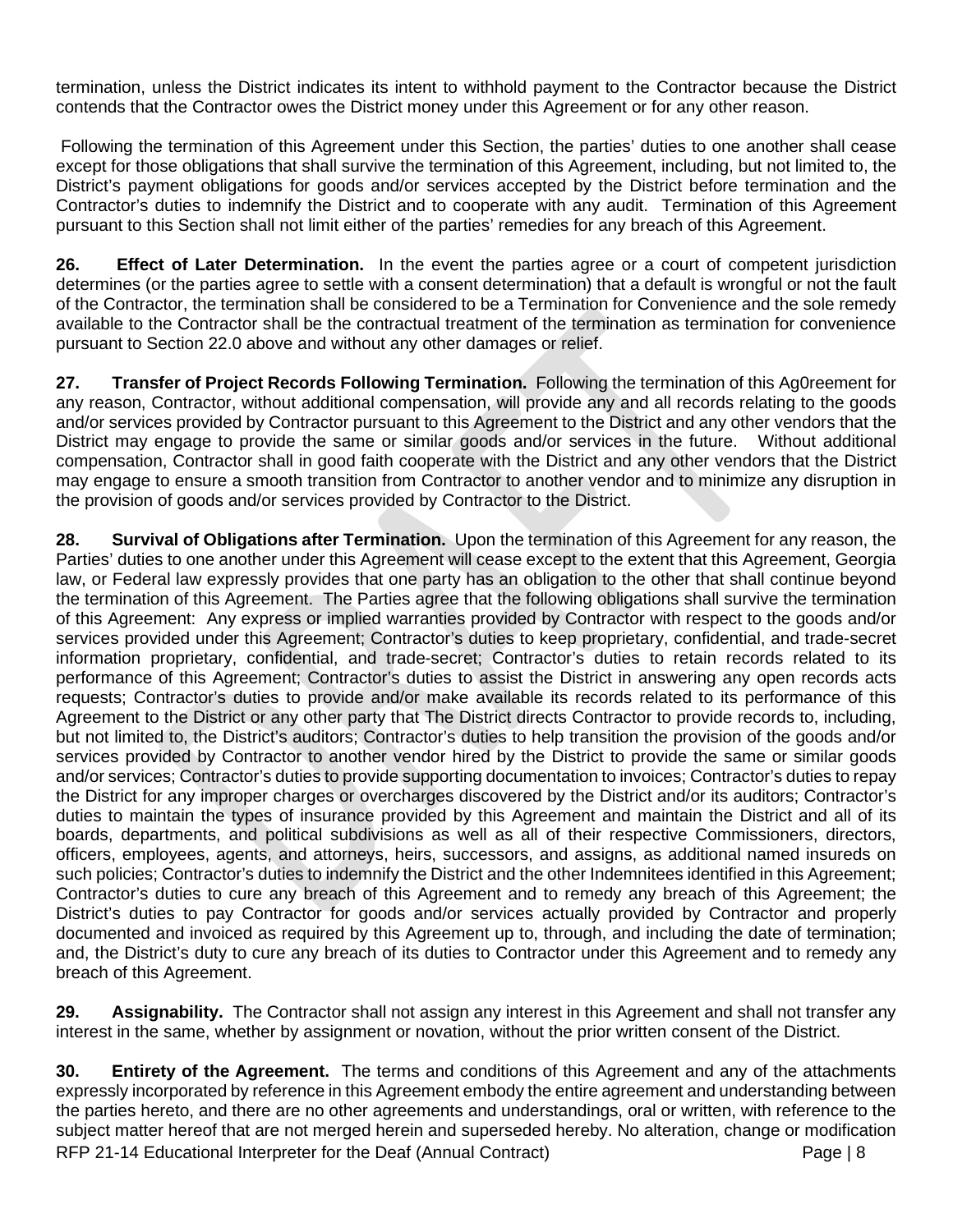of the terms of the Agreement shall be valid unless made in a writing signed by both parties hereto and approved by the District's governing body, the elected School Board, or its designee pursuant to official board policy. Contractor acknowledges, that pursuant to the doctrine of sovereign immunity, any purported oral modification to this Agreement is unenforceable.

Each party acknowledges participation in the negotiations and drafting of this Agreement and any modifications thereto, and that, accordingly, this Agreement will not be construed more stringently against one party than against the other. Contractor acknowledges, that pursuant to the doctrine of sovereign immunity, purported oral modifications are unenforceable against the District.

**31. Waiver.** Any failure by the District to require strict compliance with any provision of this contract shall not be constructed as a waiver of such provision, and the District may subsequently require strict compliance at any time, notwithstanding any prior failure to do so.

**32**. **Governing Law.** This Agreement shall be deemed to be governed by and construed in accordance with the laws of the State of Georgia, with the exception of any of Georgia's choice-of-law rules that might result in the application of the law of another forum.

**33. Compliance with Laws**. Contractor agrees to comply with all applicable State and Federal laws and regulations, including, but not limited to, all state laws and regulations governing contracts with public school districts. In this regard, Contractor certifies its compliance with Federal and State immigration laws. Contractor warrants that it has registered with and uses the federal work authorization program commonly known as "E-Verify." Contractor further agrees that it will execute any affidavits required by O.C.G.A. §13-10-91 and/or O.C.G.A. § 50-36-1. Contractor further warrants that it will not enter into any contract with a subcontractor or subcontractor that does not participate in a federal work authorization program. Contractor will require all subcontractors or subcontractors to provide Contractor with O.C.G.A. § 13-10-91 affidavits similar to the ones provided by Contractor to Owner as required by O.C.G.A. § 13-10-91 (b) (3) & (4).

**34. Forum Selection, Jurisdiction, and Venue.** The parties agree that any lawsuit filed by either party to this Agreement related to or arising out of this Agreement or Contractor's performance of work under this Agreement must be brought in a Georgia court of competent subject matter jurisdiction located in Chatham County, Georgia, or in a Federal court of competent subject matter jurisdiction located in the Southern District of Georgia. Contractor agrees to submit to the personal jurisdiction of any such court and agrees that any such court shall be a proper venue for any lawsuit related to or arising out of this Agreement or Contractor's performance of work under this Agreement. Contractor agrees to waive in advance any defenses of lack of personal jurisdiction or improper venue in any such court.

**35**. **Limitation on the Scope of Services.** Contractor understands and agrees that the Scope of Services described in Section 2 of this Agreement and any attachments incorporated by reference is not a guarantee of a minimum amount of payment or profit or a guarantee of a specific amount of work to be performed by Contractor under this Agreement. The District, at its option, may elect to expand, reduce or delete the extent of each work element described in the Scope of Services and may terminate this Agreement early as provided above.

**36. Approval of the District's Governing Body, the Elected School Board.** Contractor agrees that no contract or claimed modification to a contract is enforceable against the District without the approval of the District's governing body, the elected School Board. The signature of the President of the elected School Board, the Superintendent, the Chief Financial Officer, or any other person purporting to act on behalf of the District is only binding on the District if that person's execution of this Agreement or a subsequent written modification of this Agreement has been authorized by the School Board and/or Board Policy. If it is subsequently determined that this Agreement or any claimed written modification to this Agreement was signed without proper authority from the District's governing body, the elected School Board, then the Contractor agrees that this Agreement or any claimed written modification of this Agreement shall be void and not constitute a binding contract or written modification on the District. Contractor agrees that it may have to repay any and all sums it may receive from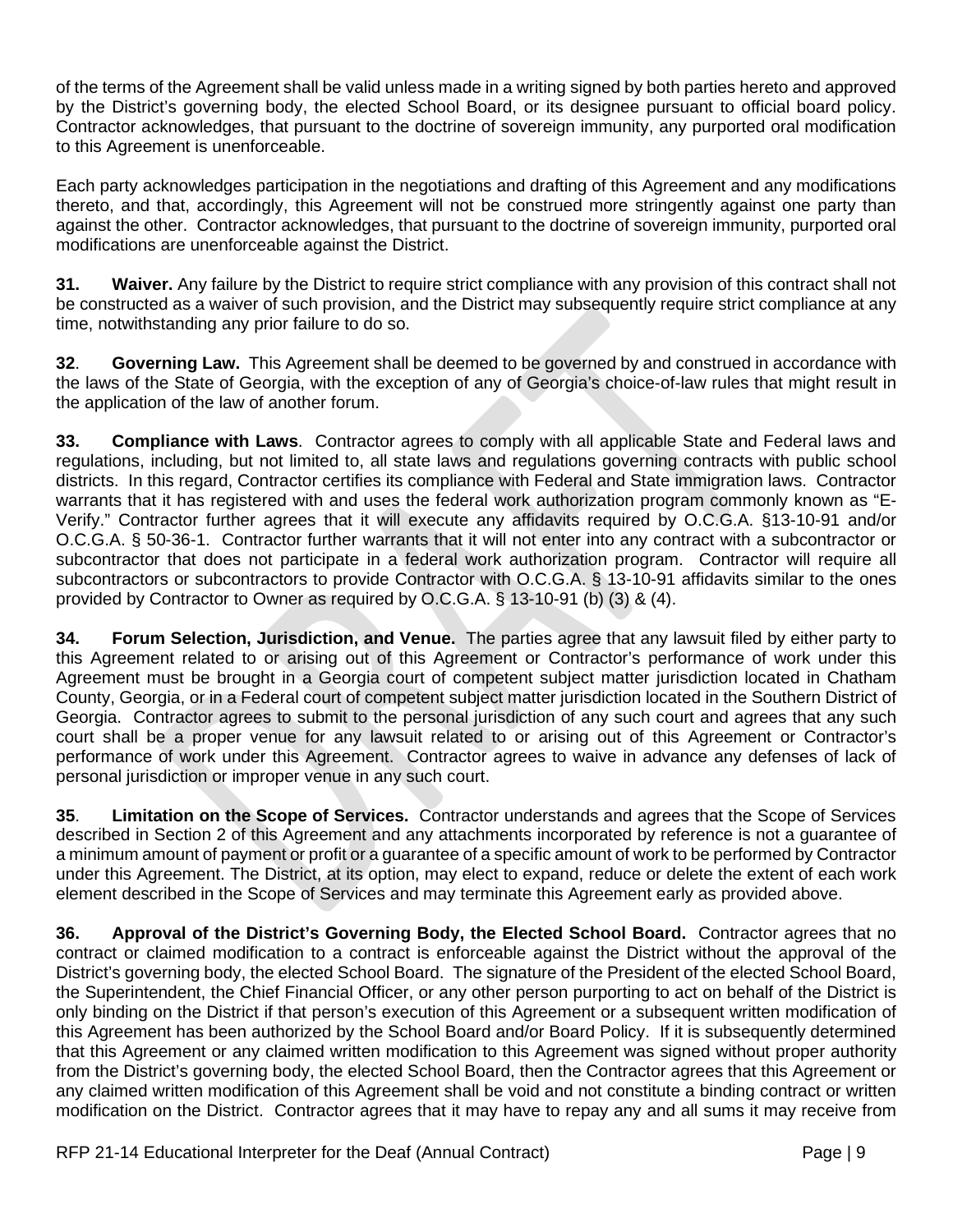the District pursuant to any alleged contract or alleged written modification of a contract that was not properly authorized by the District's School Board.

**37. Written Notices.** Written notices required under this agreement should be made to the parties at the following mailing addresses, email addresses, or fax numbers:

| <b>Notices to The District:</b>                        | <b>Notices to Contractor:</b>               |
|--------------------------------------------------------|---------------------------------------------|
| The Savannah Chatham-County Public [Contractor's Name] |                                             |
| <b>School System</b>                                   | <b>ATTN: [Contractor's Primary Contact]</b> |
| <b>ATTN: Sabrina L. Scales</b>                         | [Contractor's Street Address]               |
| 208 Bull Street, Room 213                              | [Contractor's City, State, Zip]             |
| Savannah, GA 31401                                     | Email: [Contractor's Email]                 |
| Phone: 912-395-5572                                    | Phone: [Contractor's phone]                 |
| Fax: 912-201-7648                                      | Fax: [Contractor's Fax]                     |

**38. Interpretation in Connection with Solicitation.** This Agreement and the attached exhibits control over any inconsistent provisions set forth in the solicitation giving rise to this Agreement **Bid**  $\qquad -$  **.** or any response by Contractor. To the extent this Agreement the attached exhibits are silent on a topic, the provisions in District's solicitation **Bid \_\_\_ – \_\_\_\_** as amended by any addenda released by the District, shall control.

**39**. **Attachments.** If attachments are included in this Agreement and in the event of any inconsistency between the attachments and the terms of this Agreement, the inconsistency will be resolved by giving preference in the following order: 1) this Agreement, 2) any attachments prepared or provided by the District, 3) any attachments prepared or provided by Contractor, and 4) any attachments prepared by a third party. The following documents are attached to and hereby incorporated by this express reference as part of this agreement:

**Attachment A:** Scope of Services **Attachment B:** Price and Payment Information

**IN WITNESS WHEREOF**, this Agreement is accepted on the date signed on behalf of the District, subject to the terms and conditions above stated and the provisions set forth herein.

| [Insert Name of Contractor] | The Board of Public Education for the City<br>of Savannah and the County of Chatham |
|-----------------------------|-------------------------------------------------------------------------------------|
| SIGNED:                     | SIGNED:                                                                             |
| BY: [Name]                  | BY: Larry O. Jackson                                                                |
| ITS: [Title]                | <b>ITS: Chief Financial Officer</b>                                                 |
| DATE:                       | DATE:                                                                               |
| 20                          | 20                                                                                  |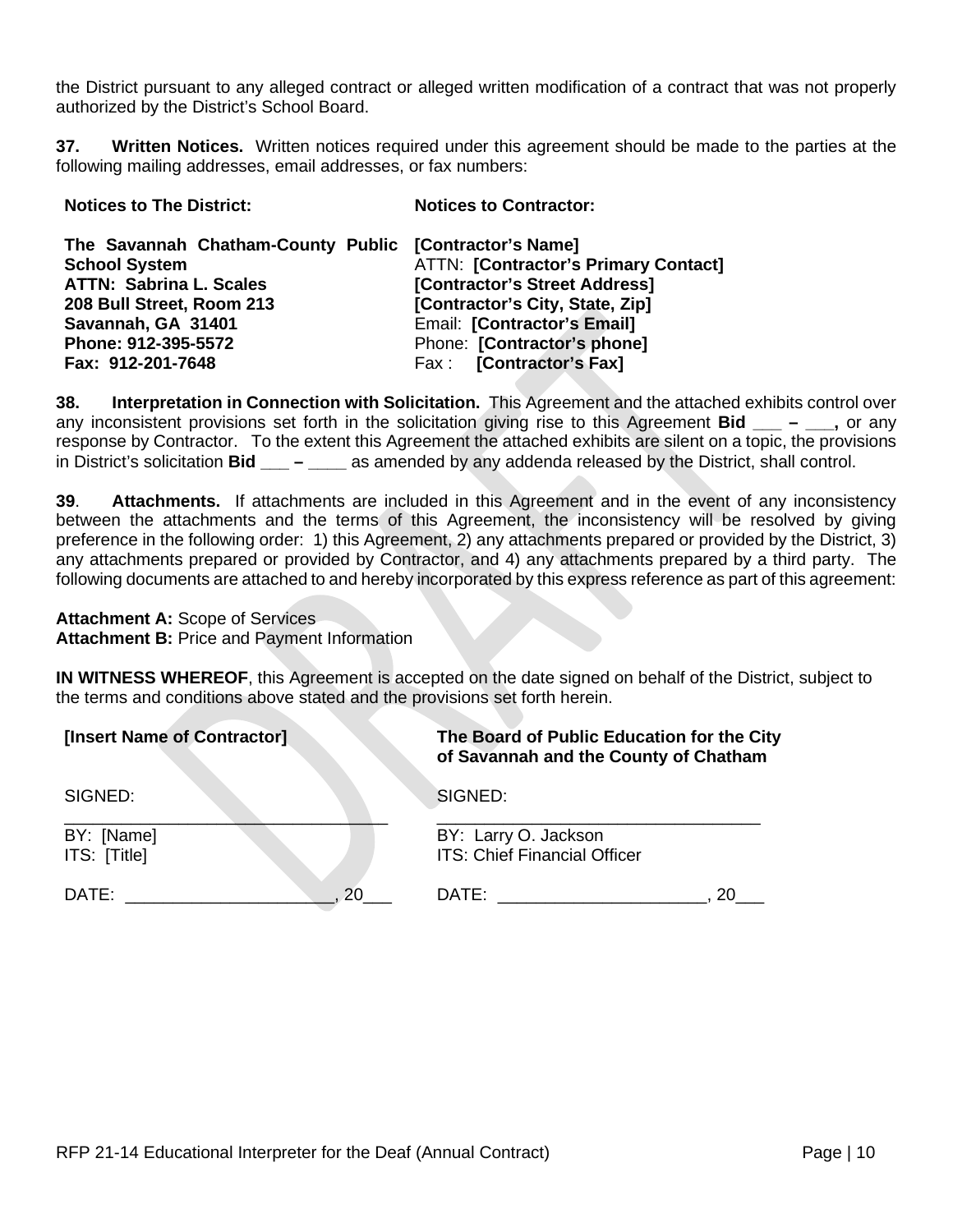RFP 21-14 Educational Interpreter for the Deaf (Annual Contract) Page | 11